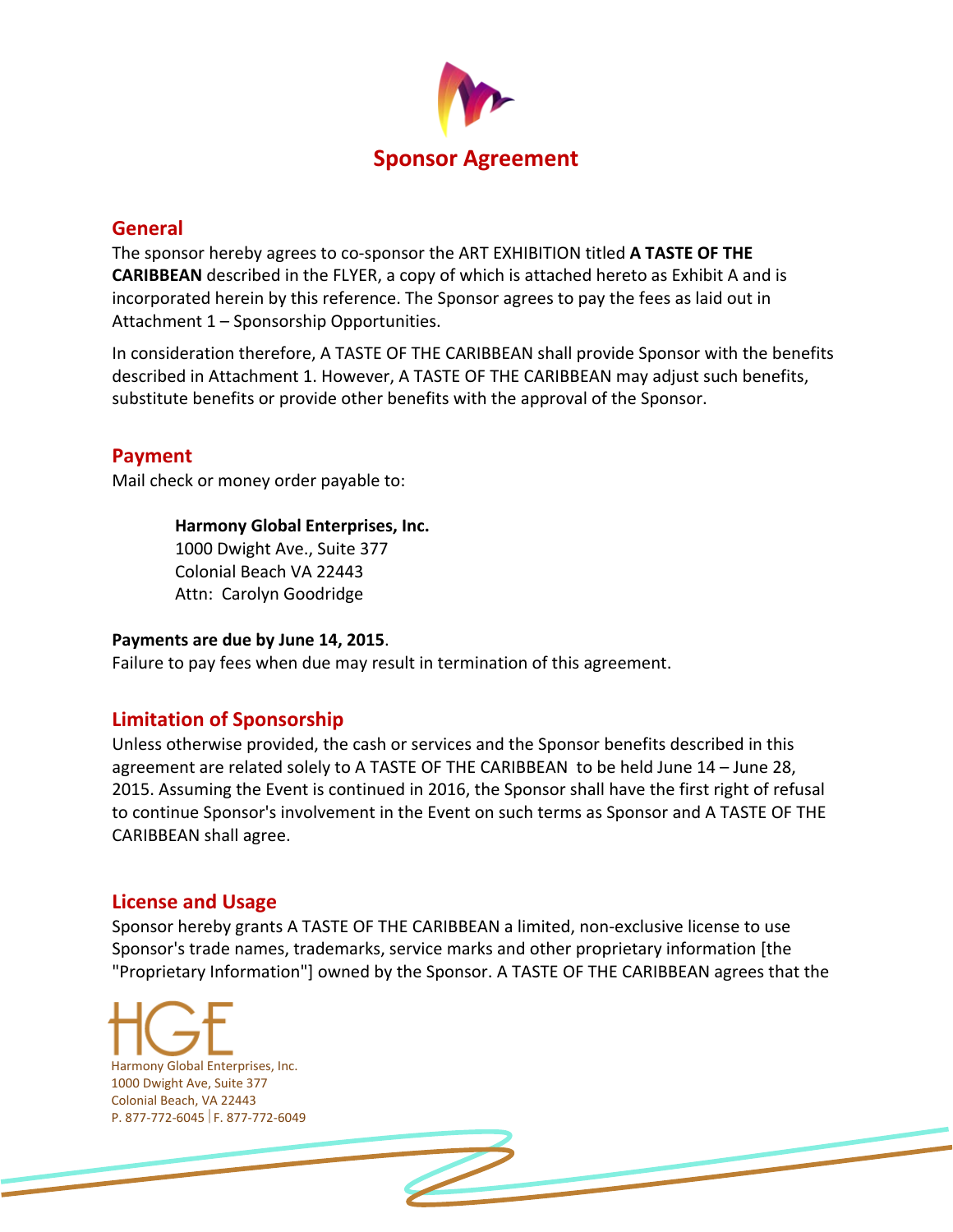Proprietary Information will be used only in connection with the 2015 Event to provide the benefits set forth below as agreed between the Sponsor and A TASTE OF THE CARIBBEAN may agree. A TASTE OF THE CARIBBEAN's use of the Proprietary Information is subject to the approval of the Sponsor's designated representative, which approval will not be unreasonably withheld.

## **Sponsor Understandings**

Sponsor understands as follows: the dollar values set forth in the Proposal are estimates are based upon general sponsorship information available to A TASTE OF THE CARIBBEAN; the audience multiplier is based upon estimates of A TASTE OF THE CARIBBEAN attendance and actual attendance figures may vary materially. No portion of the sponsorship cash payment or in-kind services is subject to being refunded for any reason except as provided herein. Sponsorships are not exclusive unless otherwise agreed.

## **Termination**

A TASTE OF THE CARIBBEAN may terminate this contract on 30 days written notice. In the event of termination for any reason other than failure to provide contracted fees or services, A TASTE OF THE CARIBBEAN may substitute an event with equivalent benefits with the approval of the Sponsor or shall refund any cash fee received from Sponsor by A TASTE OF THE CARIBBEAN Sponsor shall not terminate this agreement without the approval of A TASTE OF THE CARIBBEAN.

# **Amendments**

This agreement may be amended only by a written instrument executed by both parties.

#### **Miscellaneous**

This agreement is binding upon all of the parties' successors and assigns.

**SPONSOR** Name: \_\_\_\_\_\_\_\_\_\_\_\_\_\_\_\_\_\_\_\_\_\_\_\_\_\_\_\_\_\_\_\_\_\_\_\_\_\_\_\_\_\_\_\_\_\_\_\_\_\_\_\_\_\_\_\_\_\_

SIGNATURE: \_\_\_\_\_\_\_\_\_\_\_\_\_\_\_\_\_\_\_\_\_\_\_\_\_\_\_\_\_\_\_\_\_\_\_\_\_\_\_\_\_\_ Date:\_\_\_\_\_\_\_\_\_\_\_\_\_\_\_

Representative Signature: \_\_\_\_\_\_\_\_\_\_\_\_\_\_\_\_\_\_\_\_\_\_\_\_\_\_\_\_\_\_ Date:\_\_\_\_\_\_\_\_\_\_\_\_\_\_\_

SPONSORSHIP LEVEL and AMOUNT:

#### **A TASTE OF THE CARIBBEAN**:

Representative Name: \_\_\_\_\_\_\_\_\_\_\_\_\_\_\_\_\_\_\_\_\_\_\_\_\_\_\_\_\_\_\_\_\_\_\_\_\_\_\_\_\_\_\_\_\_\_\_\_\_\_\_\_\_

| Representative Signature: |  |  |
|---------------------------|--|--|
|---------------------------|--|--|

Sponsor Agreement Page | 2